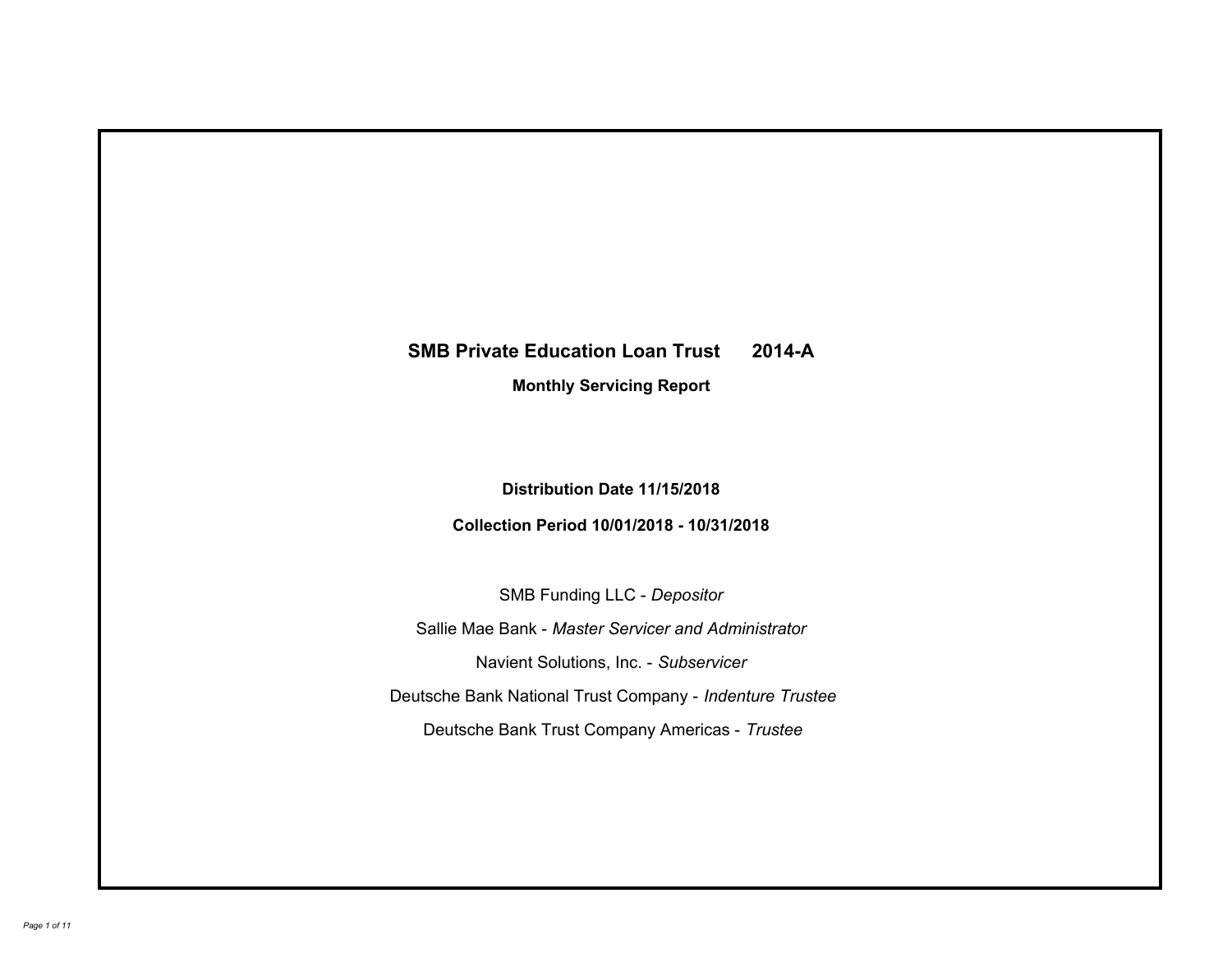|  |  |  |  | <b>Deal Parameters</b> |  |
|--|--|--|--|------------------------|--|
|--|--|--|--|------------------------|--|

| А | <b>Student Loan Portfolio Characteristics</b>   |                   | 08/07/2014       | 09/30/2018       | 10/31/2018       |
|---|-------------------------------------------------|-------------------|------------------|------------------|------------------|
|   | <b>Principal Balance</b>                        |                   | \$361,523,983.59 | \$217,749,822.11 | \$214,453,721.58 |
|   | Interest to be Capitalized Balance              |                   | 17,313,307.43    | 5,983,979.73     | 5,929,934.77     |
|   | Pool Balance                                    |                   | \$378,837,291.02 | \$223,733,801.84 | \$220,383,656.35 |
|   | Weighted Average Coupon (WAC)                   |                   | 7.81%            | 8.96%            | 9.07%            |
|   | Weighted Average Remaining Term                 |                   | 138.29           | 155.30           | 156.02           |
|   | Number of Loans                                 |                   | 33,555           | 20,175           | 19,897           |
|   | Number of Borrowers                             |                   | 26,651           | 15,970           | 15,750           |
|   | Pool Factor                                     |                   |                  | 0.590580197      | 0.581736966      |
|   | Since Issued Total Constant Prepayment Rate (1) |                   |                  | 7.81%            | 7.80%            |
| B | <b>Debt Securities</b>                          | <b>Cusip/Isin</b> | 10/15/2018       |                  | 11/15/2018       |
|   | A <sub>2</sub> A                                | 784456AB1         | \$34,458,187.62  |                  | \$33,317,362.40  |
|   | A2B                                             | 784456AC9         | \$34,458,187.63  |                  | \$33,317,362.40  |
|   | A <sub>3</sub>                                  | 784456AD7         | \$50,000,000.00  |                  | \$50,000,000.00  |
|   | B                                               | 784456AE5         | \$36,000,000.00  |                  | \$36,000,000.00  |
|   | С                                               | 784456AF2         | \$42,000,000.00  |                  | \$42,000,000.00  |
|   |                                                 |                   |                  |                  |                  |
| C | <b>Certificates</b>                             | <b>Cusip/Isin</b> | 10/15/2018       |                  | 11/15/2018       |
|   | <b>Excess Distribution</b>                      | 784456105         | \$100,000.00     |                  | \$100,000.00     |
|   |                                                 |                   |                  |                  |                  |
| D | <b>Account Balances</b>                         |                   | 10/15/2018       |                  | 11/15/2018       |
|   | Reserve Account Balance                         |                   | \$958,735.00     |                  | \$958,735.00     |
|   |                                                 |                   |                  |                  |                  |
| E | <b>Asset / Liability</b>                        |                   | 10/15/2018       |                  | 11/15/2018       |
|   | Overcollateralization Percentage *              |                   | 30.76%           |                  | 30.74%           |
|   | Specified Overcollateralization Amount *        |                   | \$67,120,140.55  |                  | \$66,115,096.91  |
|   | Actual Overcollateralization Amount *           |                   | \$68,817,426.59  |                  | \$67,748,931.55  |

\* Based on the Rated debt securities (Class A and Class B Bonds)

(1) Since Issued Total CPR calculations found in monthly servicing reports issued on or prior to September 15, 2015 originally included loans that were removed from the pool by the sponsor because they became ineligible for the pool between the cut-off date and settlement date. On October 5, 2015, Since Issued Total CPR calculations were revised to exclude these loans and all prior monthly servicing reports were restated. For additional information, see 'Since Issued CPR Methodology' found on page 11 of this report.

*Page 2 of 11 Trust 2014-A Monthly Servicing Report: Collection Period 10/01/2018 - 10/31/2018, Distribution Date 11/15/2018*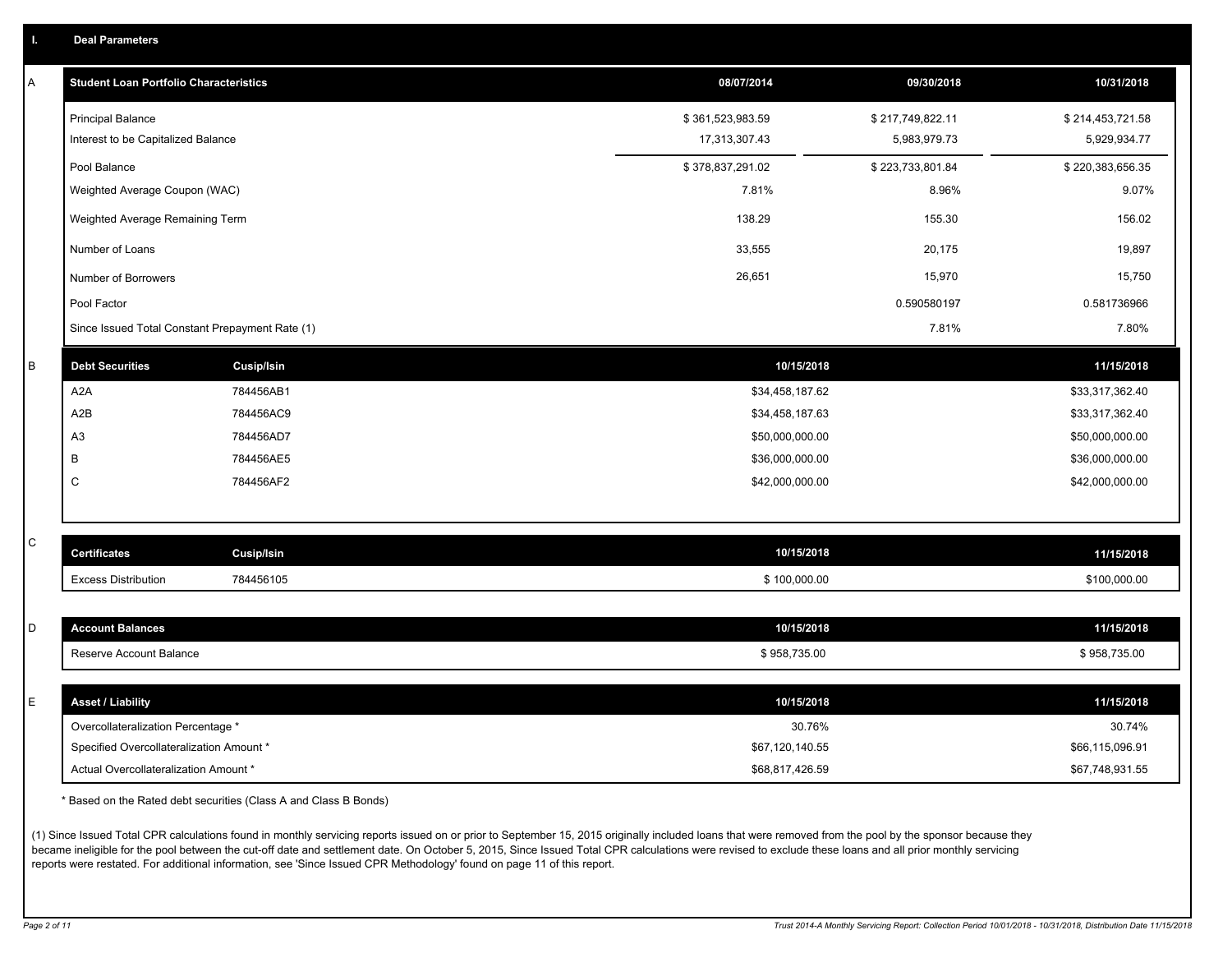### **II. 2014-A Trust Activity 10/01/2018 through 10/31/2018**

| Α         | <b>Student Loan Principal Receipts</b>                           |                |
|-----------|------------------------------------------------------------------|----------------|
|           | <b>Borrower Principal</b>                                        | 3,478,759.26   |
|           | <b>Consolidation Activity Principal</b>                          | 0.00           |
|           | Seller Principal Reimbursement                                   | 0.00           |
|           | Servicer Principal Reimbursement                                 | 0.00           |
|           | Delinquent Principal Purchases by Servicer                       | 0.00           |
|           | <b>Other Principal Deposits</b>                                  | 0.00           |
|           | <b>Total Principal Receipts</b>                                  | \$3,478,759.26 |
| В         | <b>Student Loan Interest Receipts</b>                            |                |
|           | <b>Borrower Interest</b>                                         | 1,188,687.89   |
|           | <b>Consolidation Activity Interest</b>                           | 0.00           |
|           | Seller Interest Reimbursement                                    | 0.00           |
|           | Servicer Interest Reimbursement                                  | (3,949.37)     |
|           | Delinquent Interest Purchases by Servicer                        | 0.00           |
|           | <b>Other Interest Deposits</b>                                   | 14,143.94      |
|           | <b>Total Interest Receipts</b>                                   | \$1,198,882.46 |
| С         | <b>Recoveries on Realized Losses</b>                             | \$43,130.67    |
| D         | <b>Investment Income</b>                                         | \$9,024.69     |
| Е         | <b>Funds Borrowed from Next Collection Period</b>                | \$0.00         |
| F         | <b>Funds Repaid from Prior Collection Period</b>                 | \$0.00         |
| G         | Loan Sale or Purchase Proceeds                                   | \$0.00         |
| н         | <b>Initial Deposits to Collection Account</b>                    | \$0.00         |
|           | <b>Excess Transferred from Other Accounts</b>                    | \$0.00         |
| ۱.        | <b>Borrower Benefit Reimbursements</b>                           | \$0.00         |
| Κ         | <b>Gross Swap Receipt</b>                                        | \$0.00         |
| L         | <b>Other Deposits</b>                                            | \$0.00         |
| м         | <b>Other Fees Collected</b>                                      | \$0.00         |
| ${\sf N}$ | <b>AVAILABLE FUNDS</b>                                           | \$4,729,797.08 |
| $\circ$   | Non-Cash Principal Activity During Collection Period             | \$182,658.73   |
| P         | Aggregate Purchased Amounts by the Depositor, Servicer or Seller | \$0.00         |
| Q         | Aggregate Loan Substitutions                                     | \$0.00         |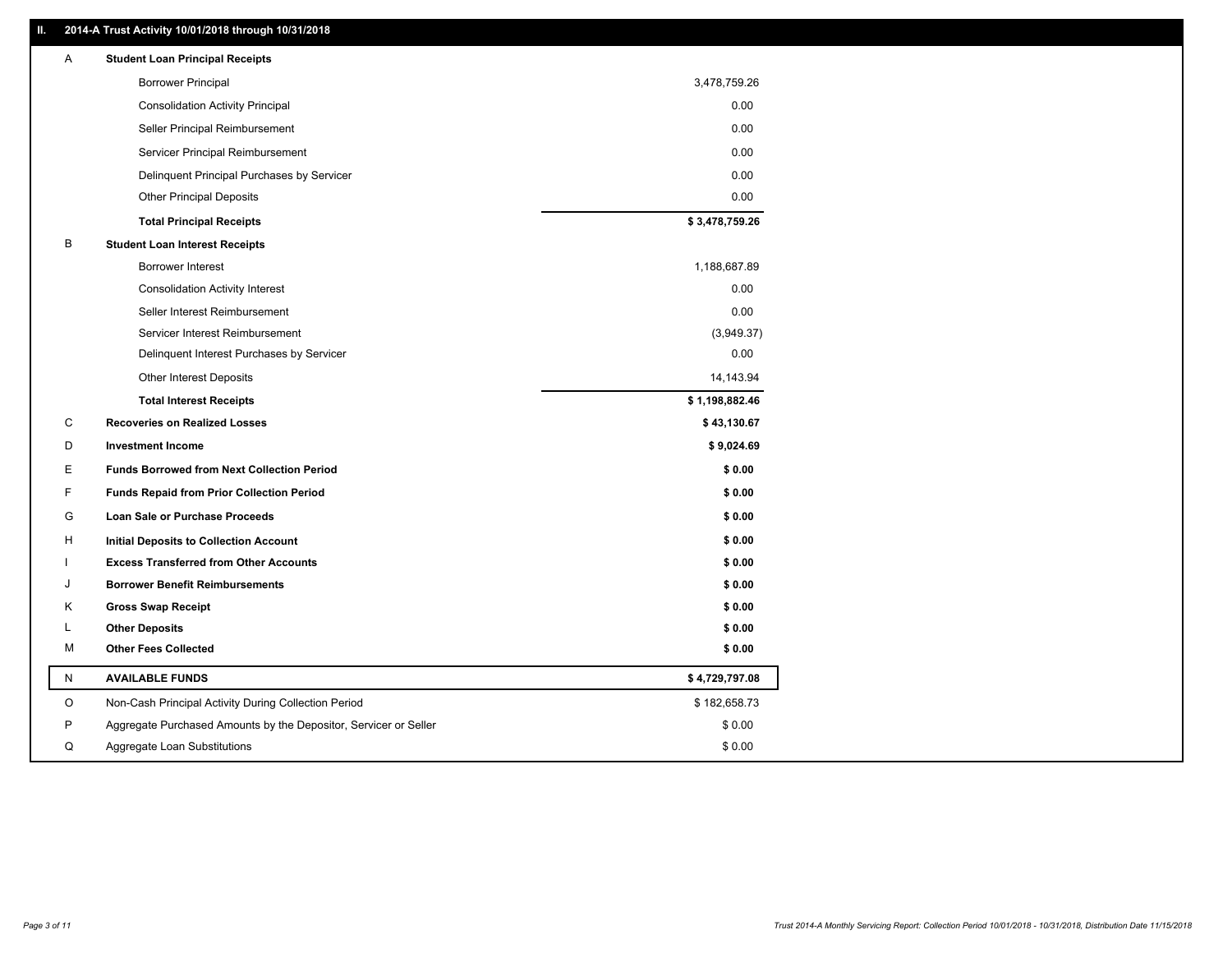### **III. 2014-A Portfolio Characteristics**

|                   |                         |                                     | 10/31/2018 |                  |                |                          |         | 09/30/2018 |                  |                |
|-------------------|-------------------------|-------------------------------------|------------|------------------|----------------|--------------------------|---------|------------|------------------|----------------|
|                   |                         | <b>Wtd Avg</b><br># Loans<br>Coupon | Principal  |                  | % of Principal | <b>Wtd Avg</b><br>Coupon | # Loans | Principal  |                  | % of Principal |
| INTERIM:          | IN SCHOOL               | 10.32%                              | 357        | \$4,694,990.92   | 2.130%         | 10.32%                   |         | 361        | \$4,825,414.59   | 2.157%         |
|                   | <b>GRACE</b>            | 10.23%                              | 264        | \$3,851,377.51   | 1.748%         | 9.96%                    |         | 294        | \$4,043,502.14   | 1.807%         |
|                   | <b>DEFERMENT</b>        | 10.24%                              | 1,145      | \$14,715,570.69  | 6.677%         | 10.17%                   |         | 1,120      | \$14,372,779.19  | 6.424%         |
| <b>REPAYMENT:</b> | <b>CURRENT</b>          | 8.83%                               | 16,809     | \$179,477,717.07 | 81.439%        | 8.69%                    |         | 16,807     | \$179,219,128.63 | 80.104%        |
|                   | 31-60 DAYS DELINQUENT   | 9.71%                               | 334        | \$4,858,008.07   | 2.204%         | 9.98%                    |         | 363        | \$4,785,807.78   | 2.139%         |
|                   | 61-90 DAYS DELINQUENT   | 9.51%                               | 194        | \$2,550,104.37   | 1.157%         | 8.78%                    |         | 202        | \$2,944,111.11   | 1.316%         |
|                   | 91-120 DAYS DELINQUENT  | 9.97%                               | 117        | \$1,673,268.48   | 0.759%         | 10.22%                   |         | 143        | \$1,896,705.24   | 0.848%         |
|                   | 121-150 DAYS DELINQUENT | 10.76%                              | 91         | \$1,252,828.88   | 0.568%         | 10.78%                   |         | 79         | \$964,482.93     | 0.431%         |
|                   | 151-180 DAYS DELINQUENT | 11.03%                              | 68         | \$852,011.22     | 0.387%         | 10.73%                   |         | 94         | \$1,362,425.38   | 0.609%         |
|                   | > 180 DAYS DELINQUENT   | 10.88%                              | 68         | \$880,091.46     | 0.399%         | 10.93%                   |         | 62         | \$850,213.50     | 0.380%         |
|                   | FORBEARANCE             | 9.80%                               | 450        | \$5,577,687.68   | 2.531%         | 9.82%                    |         | 650        | \$8,469,231.35   | 3.785%         |
| <b>TOTAL</b>      |                         |                                     | 19,897     | \$220,383,656.35 | 100.00%        |                          |         | 20,175     | \$223,733,801.84 | 100.00%        |
|                   |                         |                                     |            |                  |                |                          |         |            |                  |                |

Percentages may not total 100% due to rounding \*

\*\* Smart Option Interest Only loans and \$25 Fixed Payment loans classified as in repayment whether student borrowers are in school, in grace, in deferment or required to make full principal and interest payments on their l

\*\*\* To conform with company standard reporting these sections now include Princial and Interest Accrued to Capitalize.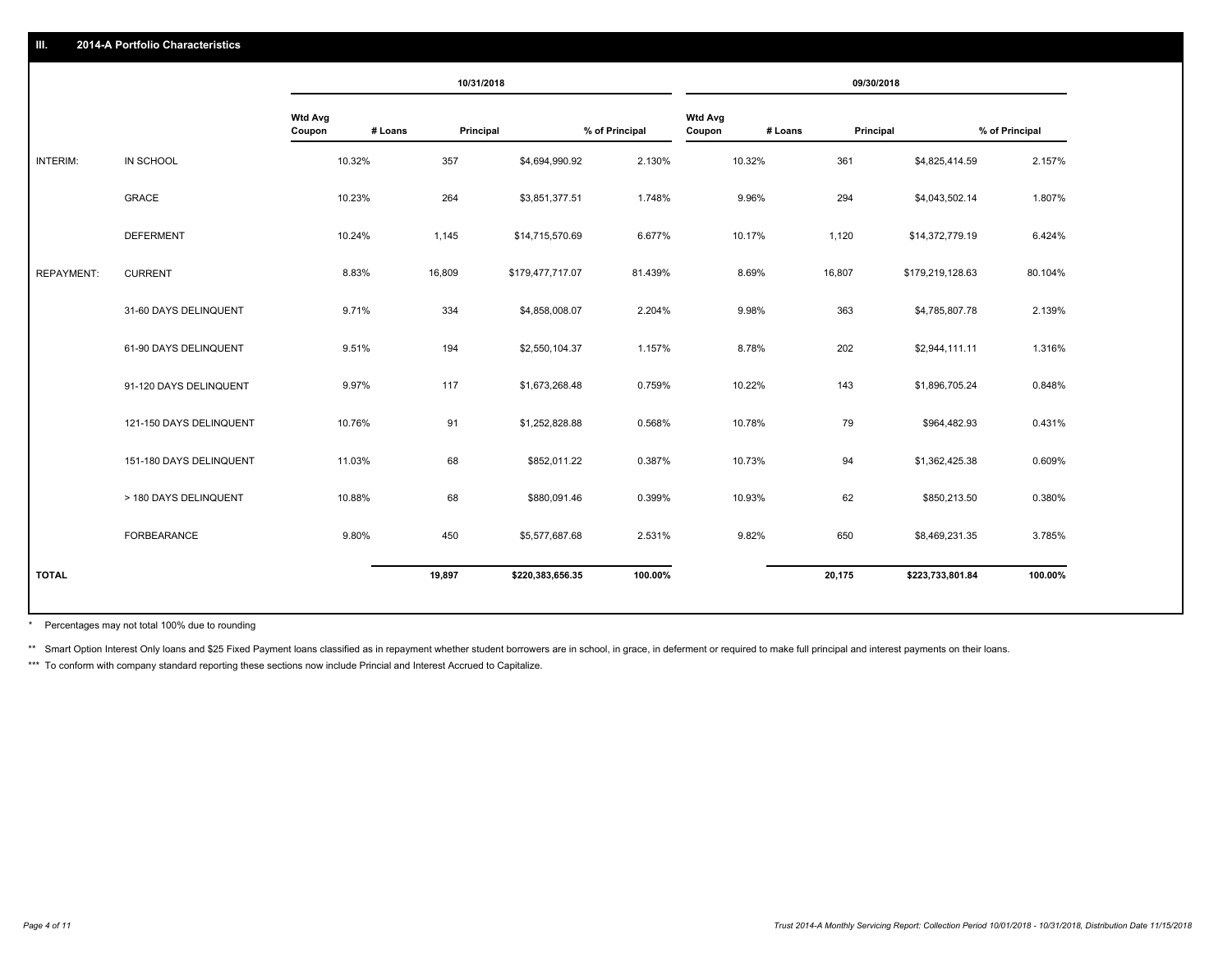|                                                         | 10/31/2018       | 9/30/2018        |
|---------------------------------------------------------|------------------|------------------|
| Pool Balance                                            | \$220,383,656.35 | \$223,733,801.84 |
| Total # Loans                                           | 19,897           | 20,175           |
| <b>Total # Borrowers</b>                                | 15,750           | 15,970           |
| Weighted Average Coupon                                 | 9.07%            | 8.96%            |
| Weighted Average Remaining Term                         | 156.02           | 155.30           |
| Percent of Pool - Cosigned                              | 93.7%            | 93.6%            |
| Percent of Pool - Non Cosigned                          | 6.3%             | 6.4%             |
| Borrower Interest Accrued for Period                    | \$1,651,939.50   | \$1,597,961.82   |
| <b>Outstanding Borrower Interest Accrued</b>            | \$7,524,536.41   | \$7,583,280.24   |
| Gross Principal Realized Loss - Periodic *              | \$288,762.67     | \$213,634.78     |
| Gross Principal Realized Loss - Cumulative *            | \$11,303,760.23  | \$11,014,997.56  |
| Delinguent Principal Purchased by Servicer - Periodic   | \$0.00           | \$0.00           |
| Delinguent Principal Purchased by Servicer - Cumulative | \$0.00           | \$0.00           |
| Recoveries on Realized Losses - Periodic                | \$43,130.67      | \$45,912.06      |
| Recoveries on Realized Losses - Cumulative              | \$798,113.71     | \$754,983.04     |
| Net Losses - Periodic                                   | \$245,632.00     | \$167,722.72     |
| Net Losses - Cumulative                                 | \$10,505,646.52  | \$10,260,014.52  |
| <b>Cumulative Gross Defaults</b>                        | \$11,303,760.23  | \$11,014,997.56  |
| Change in Gross Defaults                                | \$288,762.67     | \$213,634.78     |
| Non-Cash Principal Activity - Capitalized Interest      | \$471,504.81     | \$469,494.64     |
| Since Issued Total Constant Prepayment Rate (CPR) (1)   | 7.80%            | 7.81%            |
| Loan Substitutions                                      | \$0.00           | \$0.00           |
| <b>Cumulative Loan Substitutions</b>                    | \$0.00           | \$0.00           |
| <b>Unpaid Master Servicing Fees</b>                     | \$0.00           | \$0.00           |
| <b>Unpaid Sub-Servicing Fees</b>                        | \$0.00           | \$0.00           |
| <b>Unpaid Administration Fees</b>                       | \$0.00           | \$0.00           |
| Unpaid Carryover Master Servicing Fees                  | \$0.00           | \$0.00           |
| Unpaid Carryover Sub-Servicing Fees                     | \$0.00           | \$0.00           |
| Note Interest Shortfall                                 | \$0.00           | \$0.00           |

\* In accordance with the Sub-Servicer's current policies and procedures, after September 1, 2017 loans subject to bankruptcy claims generally will not be reported as a charged-off unless and until they are delinquent for 2

(1) Since Issued Total CPR calculations found in monthly servicing reports issued on or prior to September 15, 2015 originally included loans that were removed from the pool by the sponsor because they became ineligible fo between the cut-off date and settlement date. On October 5, 2015, Since Issued Total CPR calculations were revised to exclude these loans and all prior monthly servicing reports were restated. For additional information, s CPR Methodology' found on page 11 of this report.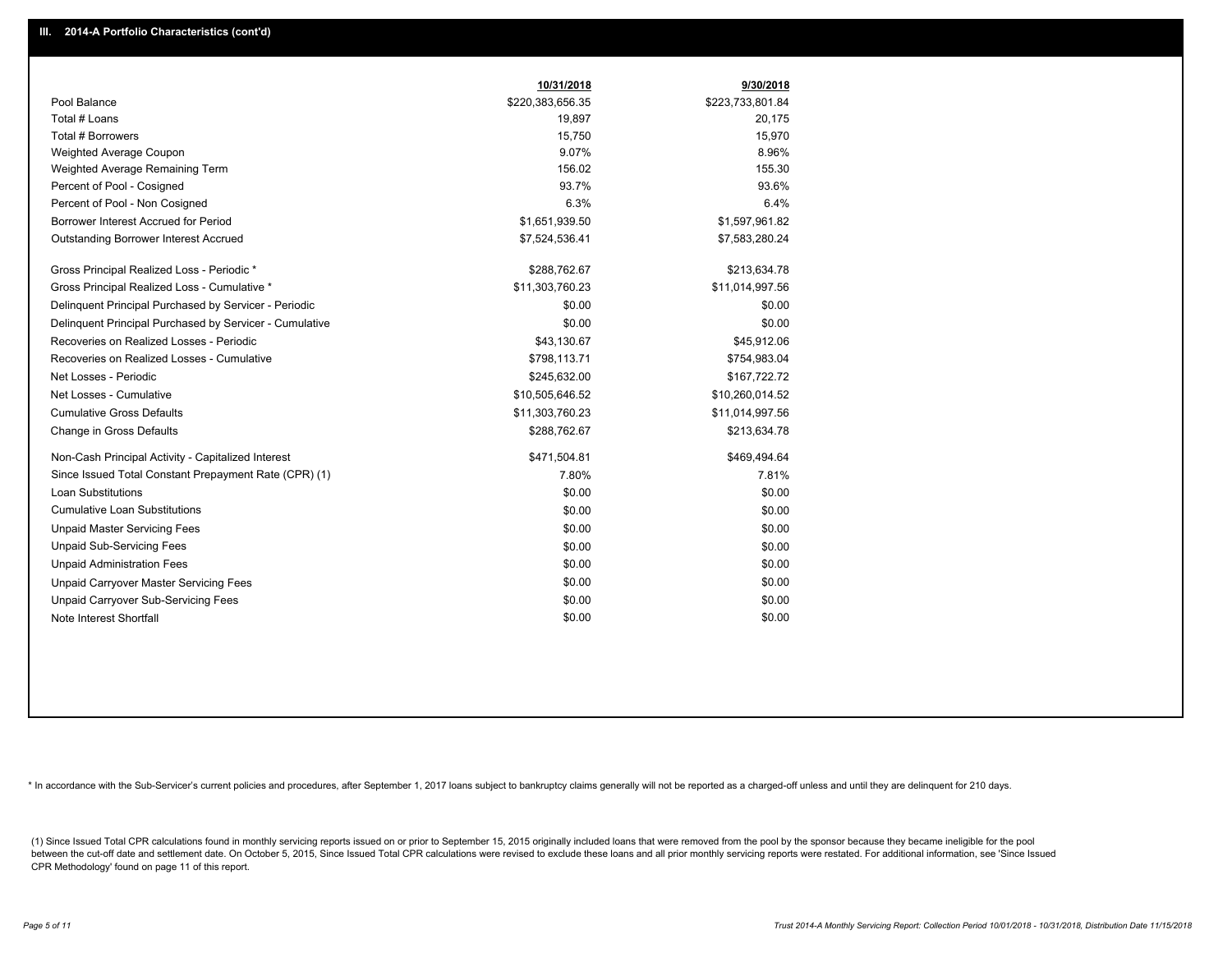## **IV. 2014-A Portfolio Statistics by Loan Program**

|                                                        | Weighted<br><b>Average Coupon</b> | # LOANS | <b>\$ AMOUNT</b> | $%$ *    |
|--------------------------------------------------------|-----------------------------------|---------|------------------|----------|
| - Smart Option Deferred Loans                          | 9.35%                             | 9,567   | \$106,500,943.13 | 48.325%  |
| - Smart Option Fixed Pay Loans                         | 9.09%                             | 5,748   | \$77,363,192.20  | 35.104%  |
| - Smart Option Interest-Only Loans                     | 8.20%                             | 4,582   | \$36,519,521.02  | 16.571%  |
| - Other Loan Programs                                  | 0.00%                             | 0.00    | \$0.00           | 0.000%   |
| <b>Total</b>                                           | 9.07%                             | 19,897  | \$220,383,656.35 | 100.000% |
| Prime Indexed Loans -- Monthly Reset Adjustable        |                                   |         | \$0.00           |          |
| Prime Indexed Loans -- Monthly Reset Non-Adjustable    |                                   |         | \$0.00           |          |
| Prime Indexed Loans -- Quarterly Reset Adjustable      |                                   |         | \$0.00           |          |
| Prime Indexed Loans -- Quarterly Reset Non-Adjustable  |                                   |         | \$0.00           |          |
| Prime Indexed Loans -- Annual Reset                    |                                   |         | \$0.00           |          |
| T-Bill Indexed Loans                                   |                                   |         | \$0.00           |          |
| <b>Fixed Rate Loans</b>                                |                                   |         | \$29,533,806.17  |          |
| <b>LIBOR Indexed Loans</b>                             |                                   |         | \$190,849,850.18 |          |
|                                                        |                                   |         |                  |          |
| * Note: Percentages may not total 100% due to rounding |                                   |         |                  |          |

To conform with company standard reporting these sections now include Princial and Interest Accrued to Capitalize.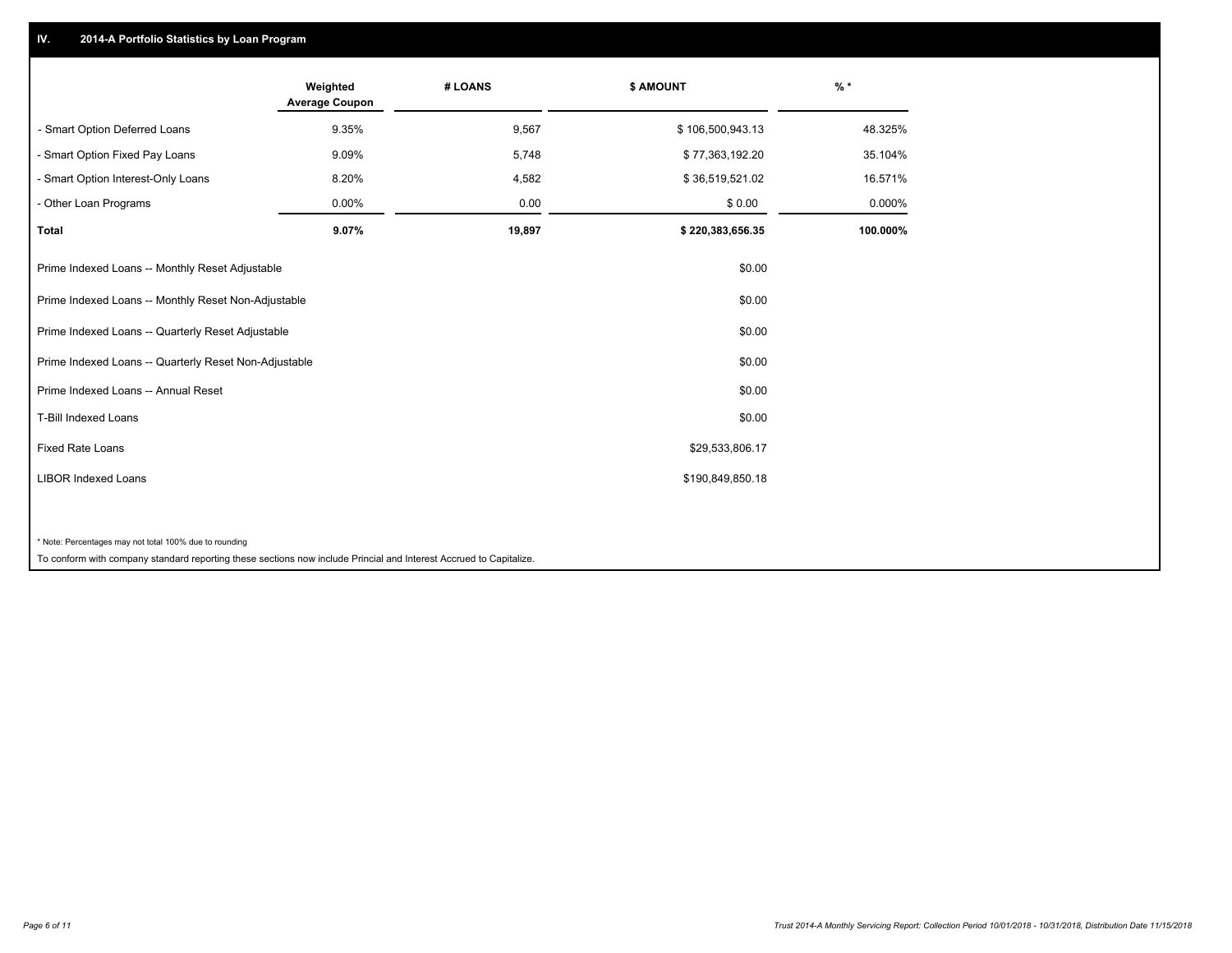| V. |      | 2014-A Reserve Account and Principal Distribution Calculations                                                                                                                                     |                  |  |
|----|------|----------------------------------------------------------------------------------------------------------------------------------------------------------------------------------------------------|------------------|--|
| А. |      | <b>Reserve Account</b>                                                                                                                                                                             |                  |  |
|    |      | Specified Reserve Account Balance                                                                                                                                                                  | \$958,735.00     |  |
|    |      | Actual Reserve Account Balance                                                                                                                                                                     | \$958,735.00     |  |
| В. |      | <b>Principal Distribution Amount</b>                                                                                                                                                               |                  |  |
|    | i.   | Class A Notes Outstanding                                                                                                                                                                          | \$118,916,375.25 |  |
|    | ii.  | Pool Balance                                                                                                                                                                                       | \$220,383,656.35 |  |
|    | iii. | First Priority Principal Distribution Amount (i - ii)                                                                                                                                              | \$0.00           |  |
|    | iv.  | Class A and B Notes Outstanding                                                                                                                                                                    | \$154,916,375.25 |  |
|    | v.   | First Priority Principal Distribution Amount                                                                                                                                                       | \$0.00           |  |
|    | vi.  | Pool Balance                                                                                                                                                                                       | \$220,383,656.35 |  |
|    | vii. | Specified Overcollateralization Amount                                                                                                                                                             | \$66,115,096.91  |  |
|    |      | viii. Regular Principal Distribution Amount (iv - v) - (vi - vii)                                                                                                                                  | \$647,815.81     |  |
|    |      |                                                                                                                                                                                                    |                  |  |
|    | ix.  | Notes Outstanding                                                                                                                                                                                  | \$196,916,375.25 |  |
|    | х.   | First Priority Principal Distribution Amount                                                                                                                                                       | \$0.00           |  |
|    | xi.  | Regular Principal Distribution Amount                                                                                                                                                              | \$647,815.81     |  |
|    | xii. | Available Funds (after payment of waterfall items A through J) *                                                                                                                                   | \$3,267,669.27   |  |
|    |      | xiii. Additional Principal Distribution Amount (min(ix - x - xi, xiii))                                                                                                                            | \$1,633,834.64   |  |
|    |      | * Represents 50% of value if the principal balance of the notes is greater than 10% of initial principal balance of the notes or the Class A and Class B note are reduced to 0, otherwise the full |                  |  |

value is shown.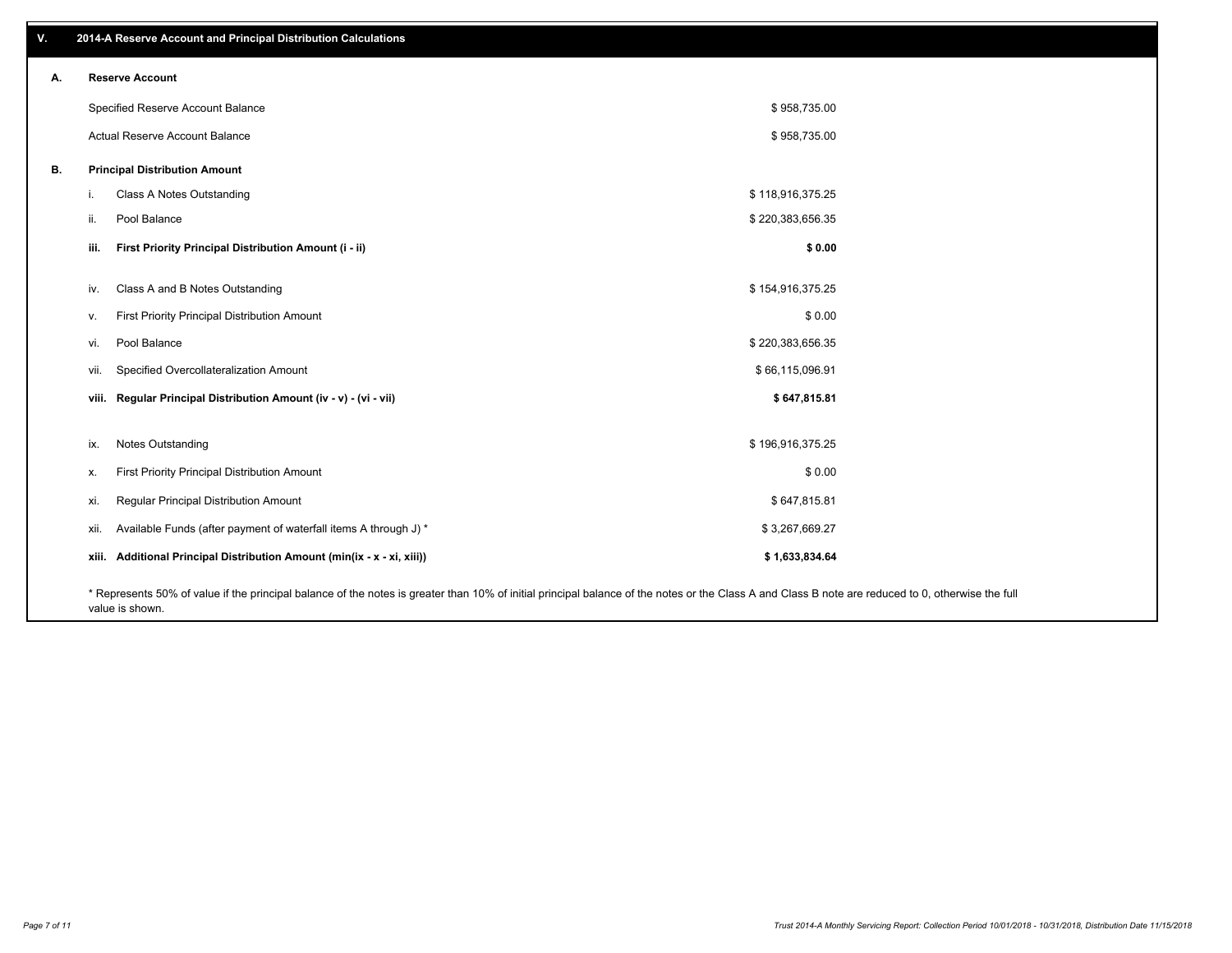| WI.<br>2014-A Waterfall for Distributions |
|-------------------------------------------|
|-------------------------------------------|

|             |                                                                                        | Paid               | <b>Funds Balance</b> |
|-------------|----------------------------------------------------------------------------------------|--------------------|----------------------|
|             | <b>Total Available Funds</b>                                                           |                    | \$4,729,797.08       |
| Α           | <b>Trustee Fees</b>                                                                    | \$15,000.00        | \$4,714,797.08       |
| B           | i. Master Servicing Fees                                                               | \$9,137.63         | \$4,705,659.45       |
|             | ii. Sub-Servicing Fees                                                                 | \$153,936.42       | \$4,551,723.03       |
| $\mathsf C$ | i. Administration Fees                                                                 | \$6,667.00         | \$4,545,056.03       |
|             | ii. Unreimbursed Administrator Advances plus any Unpaid                                | \$0.00             | \$4,545,056.03       |
| D           | Class A Noteholders Interest Distribution Amount                                       | \$352,070.95       | \$4,192,985.08       |
| Е           | <b>First Priority Principal Payment</b>                                                | \$0.00             | \$4,192,985.08       |
| F           | Class B Noteholders Interest Distribution Amount                                       | \$120,000.00       | \$4,072,985.08       |
| G           | Class C Noteholders Interest Distribution Amount                                       | \$157,500.00       | \$3,915,485.08       |
| H           | Reinstatement Reserve Account                                                          | \$0.00             | \$3,915,485.08       |
|             | Regular Principal Distribution                                                         | \$647,815.81       | \$3,267,669.27       |
|             | i. Carryover Master Servicing Fees                                                     | \$0.00             | \$3,267,669.27       |
|             | ii. Carryover Sub-servicing Fees                                                       | \$0.00             | \$3,267,669.27       |
| Κ           | Additional Principal Distribution Amount                                               | \$1,633,834.64     | \$1,633,834.63       |
|             | Unpaid Expenses of Trustee                                                             | \$0.00             | \$1,633,834.63       |
| М           | Unpaid Expenses of Administrator                                                       | \$0.00             | \$1,633,834.63       |
| N           | Remaining Funds to the Excess Distribution Certificateholder                           | \$1,633,834.63     | \$0.00               |
|             | <b>Waterfall Conditions</b>                                                            |                    |                      |
|             |                                                                                        |                    |                      |
|             | <b>Class C Noteholders' Interest Distribution Condition</b>                            |                    |                      |
| i.          | Pool Balance                                                                           | \$220,383,656.35   |                      |
| ii.         | Class A and B Notes Outstanding                                                        | \$154,916,375.25   |                      |
| iii.<br>iv. | Class C Noteholders' Interest Distribution Ratio (i / ii)<br>Minimum Ratio             | 142.26%<br>110.00% |                      |
|             | Is the Class C Noteholders' Interest Distribution Condition Satisfied (iii > iv)<br>v. | Y                  |                      |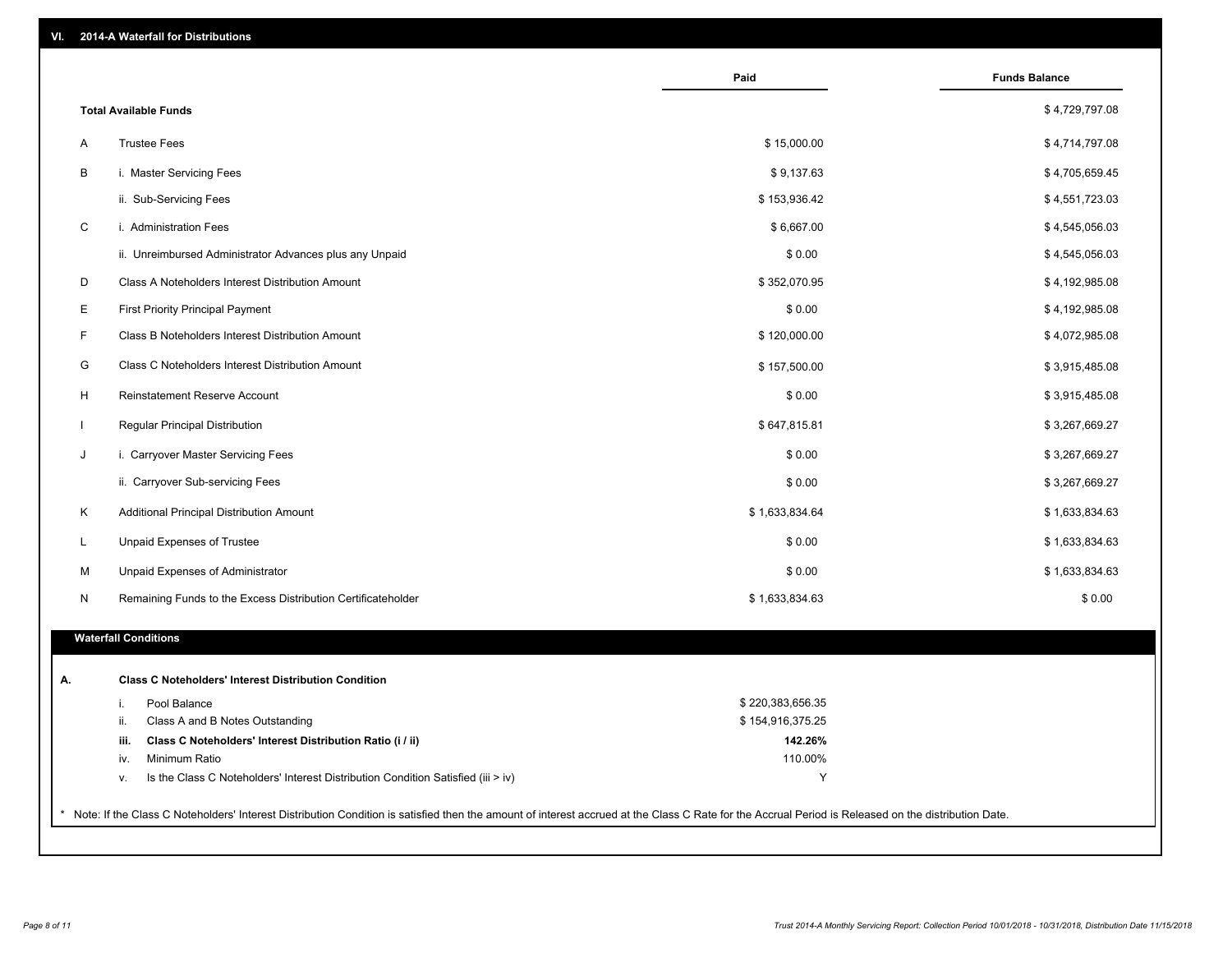| <b>Distribution Amounts</b>                                |                         |                         |                                |
|------------------------------------------------------------|-------------------------|-------------------------|--------------------------------|
|                                                            | A <sub>2</sub> A        | A2B                     | A3                             |
| Cusip/Isin                                                 | 784456AB1               | 784456AC9               | 784456AD7                      |
| <b>Beginning Balance</b>                                   | \$34,458,187.62         | \$34,458,187.63         | \$50,000,000.00                |
| Index                                                      | <b>FIXED</b>            | <b>LIBOR</b>            | <b>LIBOR</b>                   |
| Spread/Fixed Rate                                          | 3.05%                   | 1.15%                   | 1.50%                          |
| Record Date (Days Prior to Distribution)                   | 1 NEW YORK BUSINESS DAY | 1 NEW YORK BUSINESS DAY | <b>1 NEW YORK BUSINESS DAY</b> |
| <b>Accrual Period Begin</b>                                | 10/15/2018              | 10/15/2018              | 10/15/2018                     |
| <b>Accrual Period End</b>                                  | 11/15/2018              | 11/15/2018              | 11/15/2018                     |
| Daycount Fraction                                          | 0.08333333              | 0.08611111              | 0.08611111                     |
| Interest Rate*                                             | 3.05000%                | 3.42950%                | 3.77950%                       |
| <b>Accrued Interest Factor</b>                             | 0.002541667             | 0.002953181             | 0.003254569                    |
| <b>Current Interest Due</b>                                | \$87,581.23             | \$101,761.25            | \$162,728.47                   |
| Interest Shortfall from Prior Period Plus Accrued Interest | $$ -$                   | $\mathsf{\$}$ -         | $\frac{1}{2}$                  |
| <b>Total Interest Due</b>                                  | \$87,581.23             | \$101,761.25            | \$162,728.47                   |
| <b>Interest Paid</b>                                       | \$87,581.23             | \$101,761.25            | \$162,728.47                   |
| <b>Interest Shortfall</b>                                  | $$ -$                   | $\mathsf{\$}$ -         | $$ -$                          |
| <b>Principal Paid</b>                                      | \$1,140,825.22          | \$1,140,825.23          | $$ -$                          |
| <b>Ending Principal Balance</b>                            | \$33,317,362.40         | \$33,317,362.40         | \$50,000,000.00                |
| Paydown Factor                                             | 0.016776841             | 0.016776842             | 0.000000000                    |
| <b>Ending Balance Factor</b>                               | 0.489961212             | 0.489961212             | 1.000000000                    |

\* Pay rates for Current Distribution. For the interest rates applicable to the next distribution date, please see https://www.salliemae.com/about/investors/data/SMBabrate.txt.

**VII. 2014-A Distributions**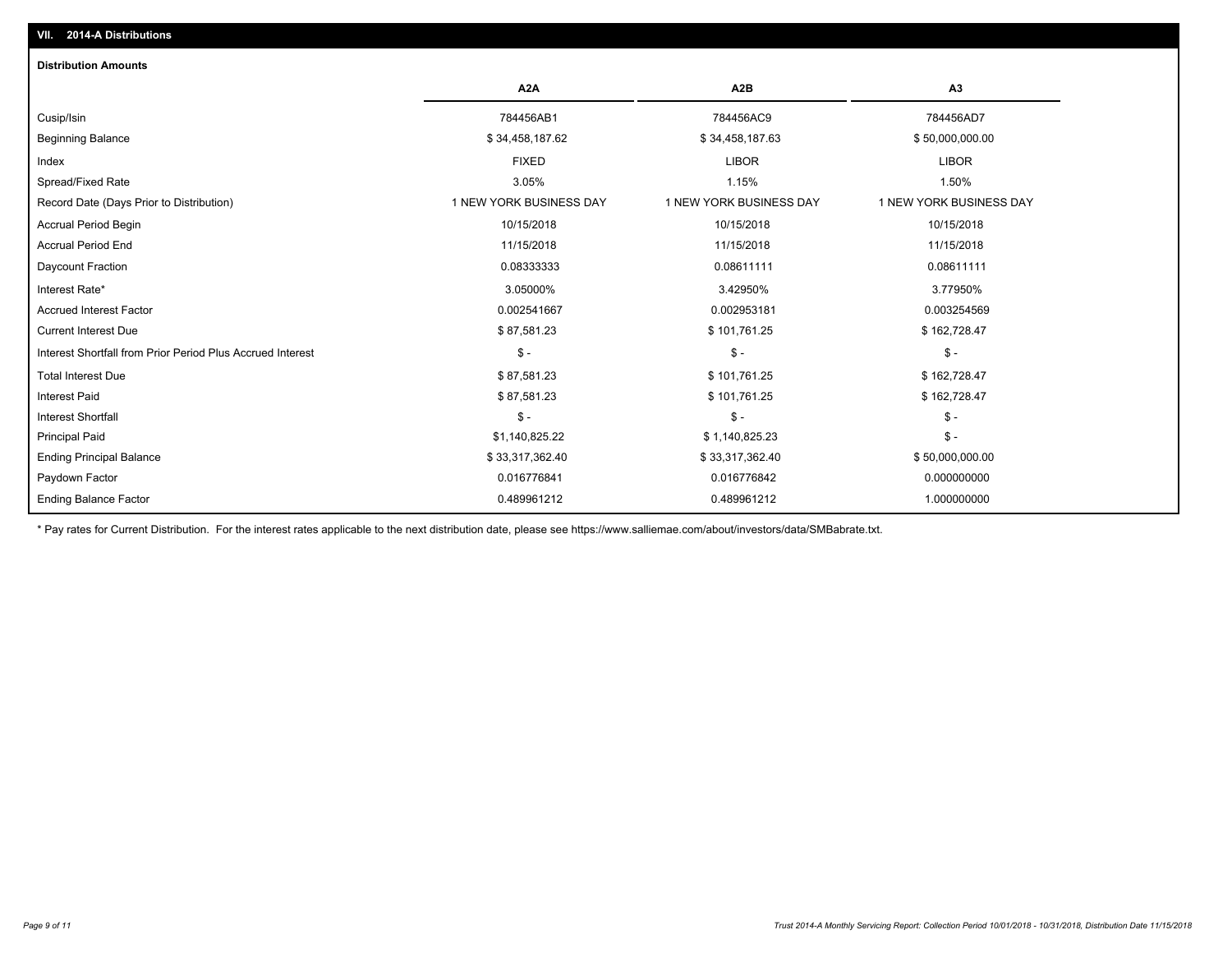| <b>Distribution Amounts</b>                                |                         |                         |
|------------------------------------------------------------|-------------------------|-------------------------|
|                                                            | в                       | C                       |
| Cusip/Isin                                                 | 784456AE5               | 784456AF2               |
| <b>Beginning Balance</b>                                   | \$36,000,000.00         | \$42,000,000.00         |
| Index                                                      | <b>FIXED</b>            | <b>FIXED</b>            |
| Spread/Fixed Rate                                          | 4.00%                   | 4.50%                   |
| Record Date (Days Prior to Distribution)                   | 1 NEW YORK BUSINESS DAY | 1 NEW YORK BUSINESS DAY |
| <b>Accrual Period Begin</b>                                | 10/15/2018              | 10/15/2018              |
| <b>Accrual Period End</b>                                  | 11/15/2018              | 11/15/2018              |
| Daycount Fraction                                          | 0.08333333              | 0.08333333              |
| Interest Rate*                                             | 4.00000%                | 4.50000%                |
| <b>Accrued Interest Factor</b>                             | 0.003333333             | 0.003750000             |
| <b>Current Interest Due</b>                                | \$120,000.00            | \$157,500.00            |
| Interest Shortfall from Prior Period Plus Accrued Interest | $\mathsf{\$}$ -         | $\mathsf{\$}$ -         |
| <b>Total Interest Due</b>                                  | \$120,000.00            | \$157,500.00            |
| Interest Paid                                              | \$120,000.00            | \$157,500.00            |
| <b>Interest Shortfall</b>                                  | $\mathcal{S}$ -         | $\mathsf{\$}$ -         |
| <b>Principal Paid</b>                                      | $\mathsf{\$}$ -         | $\mathsf{\$}$ -         |
| <b>Ending Principal Balance</b>                            | \$36,000,000.00         | \$42,000,000.00         |
| Paydown Factor                                             | 0.000000000             | 0.000000000             |
| <b>Ending Balance Factor</b>                               | 1.000000000             | 1.000000000             |

\* Pay rates for Current Distribution. For the interest rates applicable to the next distribution date, please see https://www.salliemae.com/about/investors/data/SMBabrate.txt.

**VII. 2014-A Distributions**